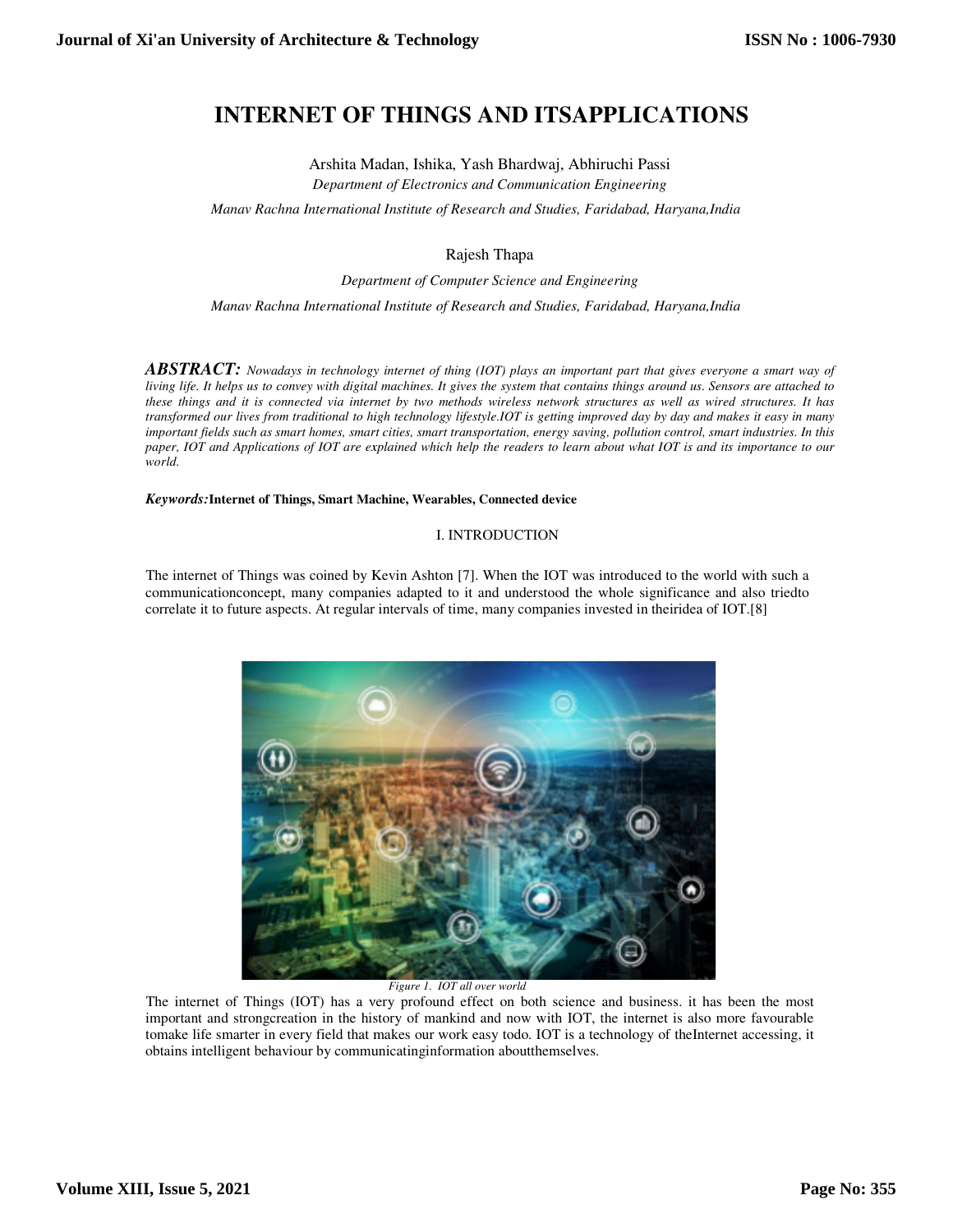In the coming future, there will be highly distributed storage and communication servicesamong computers, In the coming future, there will be highly distributed storage and communication servicesamong computers, user, smart machines and platform that are connected with wirelessas well as wired sensors like machine to machines gadget and radio frequency identification label which will generate well distributed asset which are interlinked by a active network. The language of data exchange would be established on compatibility interlinked by a active network. The language of data exchange would be established on compatibility procedures which will be operating in diverse conditions and stages. In IOT every objectare playing an active part in their Internetconnection and by creating smart environments.

Applications of IOT also apply cloud computing services to get appropriate combinedservicesfor service based application in IOT through the composition of existing atomic services.Outline of the IOT are applied to applications and also applied by the users fordaily activitiesin many areas. part in their Internetconnection and by creating smart environments.<br>Applications of IOT also apply cloud computing services to get appropri<br>application in IOT through the composition of existing atomic service<br>application

There is a versatile way of IOT to give its benefit to some of the major fields like industrial, medical, private/public logistics and transportation etc. people explained the concept of IoT inmany ways that are different from each other with respect to their particularcharacteristics. The IOT's potential and its power can be seen in several applications. Some application domains of IoTs potential are shown in Figure 2.



*F Figure 2. Potential application domains of IoT*

In the last few years, the charge over the market has been taken by many crucial IoTprojects. a distribution of IoT projectsis given betweenEuropean, American, and Asia/Pacific regions in Figure 3. It shows that Americans are the onescontributing tomedical infrastructure and efficient supply-demand chain projects and Europeans are the onesmore into smart city projects.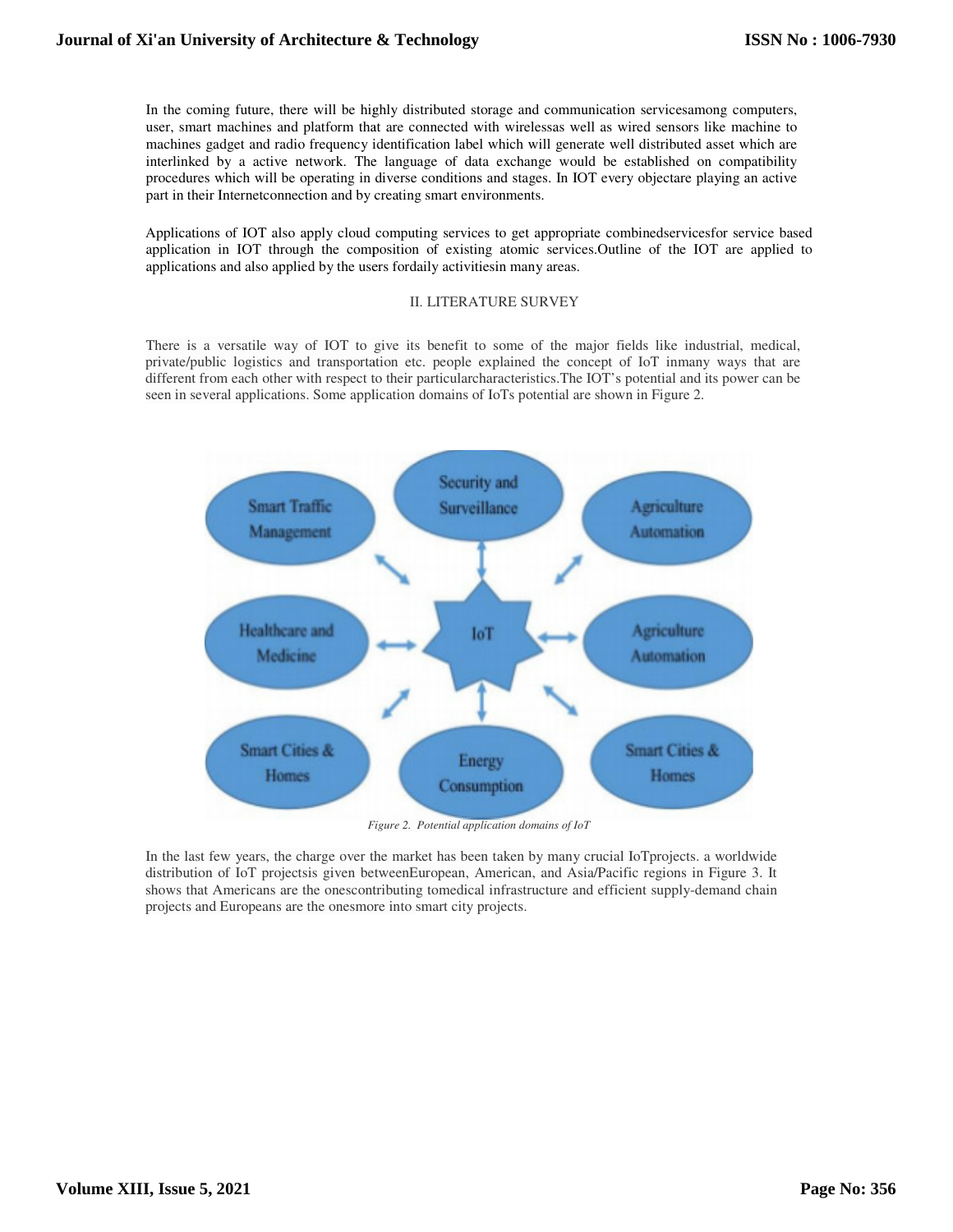

Figure 4 shows the worldwide market allot of projects under IOT running all over the world.Comparatively to others,It is clearly shown that smart cities, energy and industry based IOT projects that has hugeportion in the market.



The most popular application area of IOT is smart cities and smart homes. In smart homes IOT is implemented in televisions, air conditioner, security devices and many more all these devices are connected with one another to provide an efficient consumption of energy and give best comfort and security to connected with one another to provide an efficient consumption of energy and give best comfort and security to<br>the user. IOT based central control unit and internet are used together to ensure that there is a communication between these devices. It is estimated by 2022 the market value of smart home will boost to around 100 billion between these devices. It is estimated by 2022 the market value of smart home will boost to around 100 billion dollars. There is another category which implement smart home concept which is smart vehicles. Nowadays cars come with smart devices and variety of sensors which are controlled by vehicles itself. IOT is working on development of new system on smart cars which includes a car-to-car and driver-to-car connection wirelessly to ensure safe and comfortable driving and predictive maintenance

# **Volume XIII, Issue 5, 2021**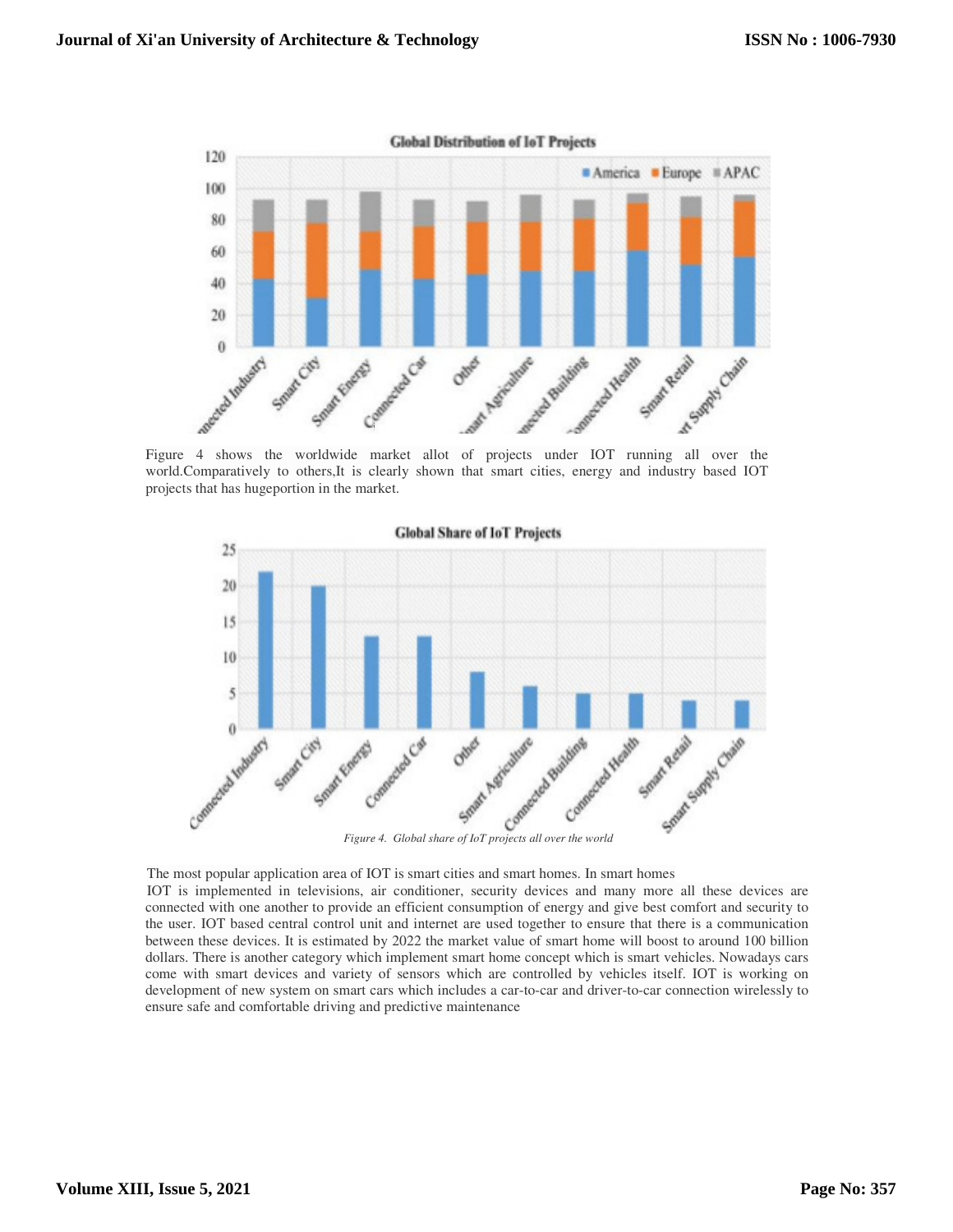### III. INTERNET OF THINGS (IOT)

A system of objects which are connected via internet and are interrelated and give and send data through a wireless network is called Internet of Things A system of objects which are connected via internet and are interrelated and give and send data through a wireless network is called Internet of Things<br>Nowadays Researchers have shown great interest in internet of things

machines and objects with peoples. A system represented by IOT is an object with various sensors attached to it and all these are connected with internet by means of wireless and wired network structures

Sensors implemented on IOT use different means of connection which includes Bluetooth, RFID, and Wi machines and objects with peoples. A system represented by IOT is an object with various sensors attached to it<br>and all these are connected with internet by means of wireless and wired network structures<br>Sensors implemente smart healthcare, city and buildings and this techniqueallow us to monitor and share information about state of things.

IOT devices are connected in such a way to each other that they reduce human intervention and minimise our efforts which saves energy and time. Hence IOT implemented devices are very efficient and save lots of time is techniqueallow us to monitor and share information about state of<br>to each other that they reduce human intervention and minimise our<br>IOT implemented devices are very efficient and save lots of time<br>till it a connection

The Internet is spread around the world, still it a connection betweenperson and person. The Internet every people, so thatwhy it is titled the "Internet of People" and IOT connects all objects or things, that is why it's titled the "Internet of Things". A network referred by internet of objects is a self-hosted or a wireless network. IOT describes a various number of technologies that allow the Internet to reach out to the world. titled the "Internet of Things". A network referred by internet of objects is a self-hosted or a wireless network.<br>IOT describes a various number of technologies that allow the Internet to reach out to the world.<br>IOT descr

of physical entities implanted with sensors and software and has internet connection either wireless or self configured which gives anexcellent experience and good manufacturing services IOT describes a world where all electronic entities are paired to the internet to perform physical entities implanted with sensors and software and has internet coronfigured which gives anexcellent experience and good manu sensors and software and has internet connection either wireless or self-

Kevin Ashton was an esteemed scientist who coined the word internet of things to give an understanding of a Kevin Ashton was an esteemed scientist who coined the word internet of things to give an understanding of a network where internet is connected to a physical device via extensive sensors which can appear anytime and everywhere



*Figure 5. Internet of Things*

Internet of things is a system where people or objects can share or transfer information over a network. Physical object IP addresses are used for internet connection. Through Internet of things there are a greater number of connected devices than the number of connected humans. IOT aims to expand internet connectivity beyond our desktop to a wide range of devices. It also aims to include everyday things that use embedded systems for communicating with external environments all through the internet in a secured manner. connected devices than the number of connected humans. IOT aims to expand internet connectivity beyond our desktop to a wide range of devices. It also aims to include everyday things that use embedded systems for communica

IOT is of two types mainly industrial IOT and consumer IOT. Industrial IOT is defined as machines and transformational business outcomes. The advantage of industrial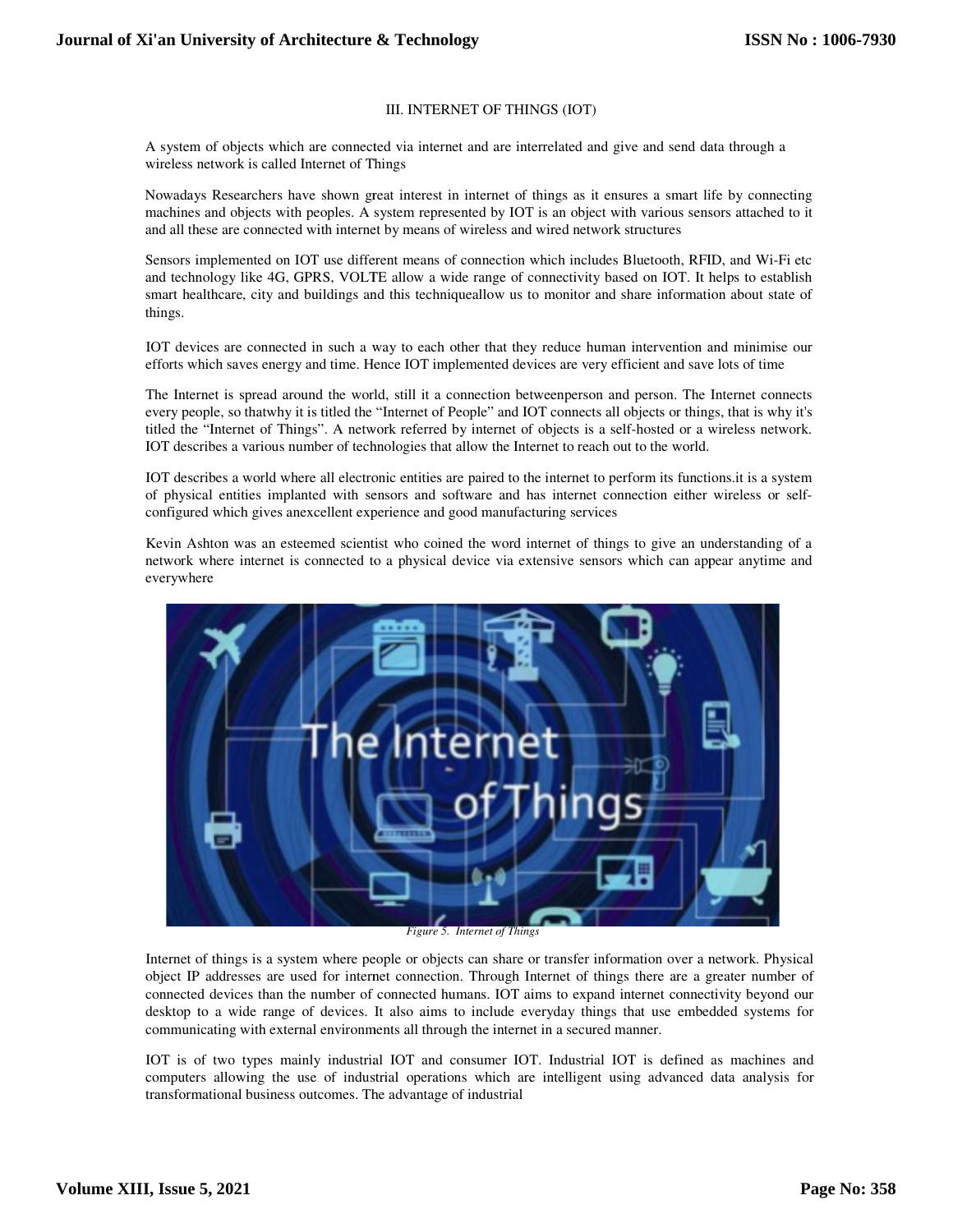IOT is that it can work with minimal support by human and semi independently. The industrial IOT is used various technologies likecloud computing, cyber security, mobile technologies, machine to machine communication, big data, RFID technology, 3D printing, advancedrobotics, cognitive computing and edge computing. communication, big data, RFID technology, 3D printing, advancedrobotics, cognitive computing and edge<br>computing.<br>Consumer IOT applications can be started from very simple and cheap ones which include fitness devices,

wristbands and can range up to high end smart home automation applications. The main point of difference between consumer IOT and industrial IOT is that both have different types of devices and applications which operate them. communication, big data, RFID technology, 3D printing, advancedrobotics, computing.<br>
Consumer IOT applications can be started from very simple and cheap ones w<br>
wristbands and can range up to high end smart home automation

### IV. APPLICATIONS OF INTERNET OF THINGS

IOT has many applications in our lives, and it helps in making our life easier, safer and smarter. Various IOT has many applications in our lives, and it helps in making our life easier, safer and smarter. Various applications of the IOT are in Medical sector, Smart Automation, Smart and Innovative Cities, connected vehicles, Smart shopping, Smart agriculture and Water management, Privacy and Security.



*Figure 6. Smart Homes*

#### 4.1 Medical Field

All detection can be done using IOT embedded devices where the elderly and old age people can be monitored all day and they can live their independent lives. Medical Fridges can also day and they can live their independent lives. Medical Fridges can also<br>have IOT embedded devices which can be used to monitor and maintain optimal temperature for the medications

and organic entities inside the fridge.

Athletes can also be monitored using IOT embedded devices and they can be given a wrist band to wear on their wrist which will constantly keep a check on their heart beat, pulse rate and blood sugar levels and would indicate if something goes wrong and would automatically call the emergency number.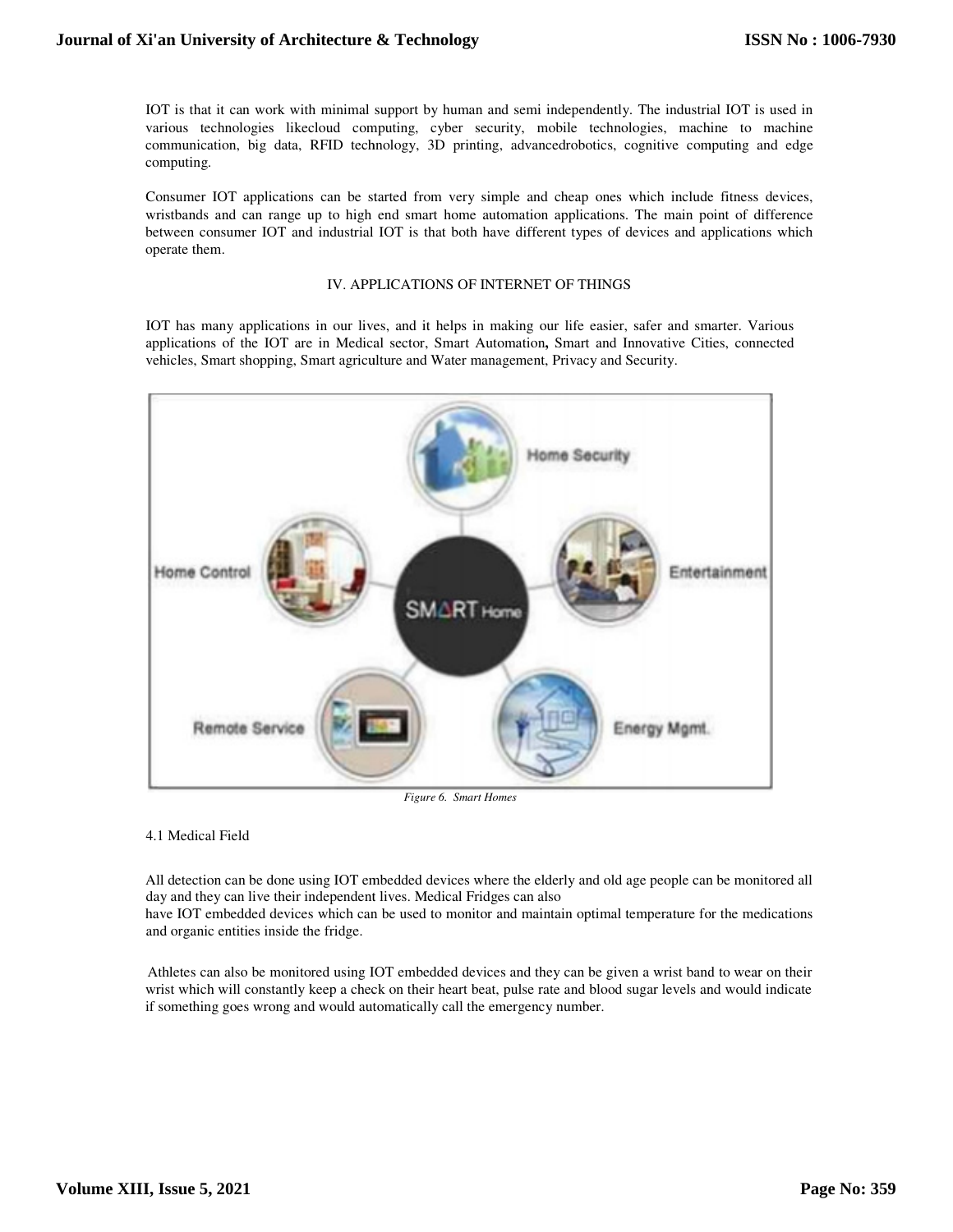

Patients in the hospitals can be monitored using IOT embedded devices and they can be given a wrist band to Patients in the hospitals can be monitored using IOT embedded devices and they can be given a wrist band to wear on their wrist which will constantly keep a check on their heart beat, pulse rate and blood sugar levels and would indicate if something goes wrong and would automatically call the emergency number. Patients in the hospitals can be monitored using IOT embedded devices and they can be given a wrist band to wear on their wrist which will constantly keep a check on their heart beat, pulse rate and blood sugar levels and

## 4.2 Smart Home Automation

We call a home a "smart home" if it has devices connected through the internet for remote monitoring and effective appliance management. We call a home a "smart home" if it has devices connected through the internet for remote monitoring and effective appliance management.<br>The security, energy efficiency, comfort and convenience of smart homeowners is ensur

home app on the homeowner's smartphone.

IOT bases devices such as smart systems and smart devices generally work together as an application of the Internet of Things, sharing consumer usage data and providing different automations based upon homeowner's requirements.

Smart Televisions connected via web which can access on-demand video and songs through applications. Voice or gesture recognition are implemented in some smart televisions

or gesture recognition are implemented in some smart televisions<br>Some advanced smart lighting devices can detect when people are in near vicinity and varies the lighting Smart Televisions connected via web which can access on-demand video and songs through applications. Voice<br>or gesture recognition are implemented in some smart televisions<br>Some advanced smart lighting devices can detect wh smart lights like hue from Philips's plc accordingly. Some light bulbs can sense the daylight intensity and modify its light according to that. examples of<br>Smart lights like hue from Philips's plc<br>Smart devices which have application on thermostats allows to moni

the house using Wi-Fi examples like nest device by nest labs. Such equipment's can detect from their owner's behaviour and can regulate and modify settings based on their needs of comfort. These devices can check the use behaviour and can regulate and modify settings based on their needs of comfort. These devices can check th<br>of energy and report the energy usage to the users and can also notify the user when to change the filters etc

Smart devices such as smart doors and locks can used to protect from robbers and intruders. User can deny or grant access to visitor. These locks can sense when people are close by and automatically opens the door for them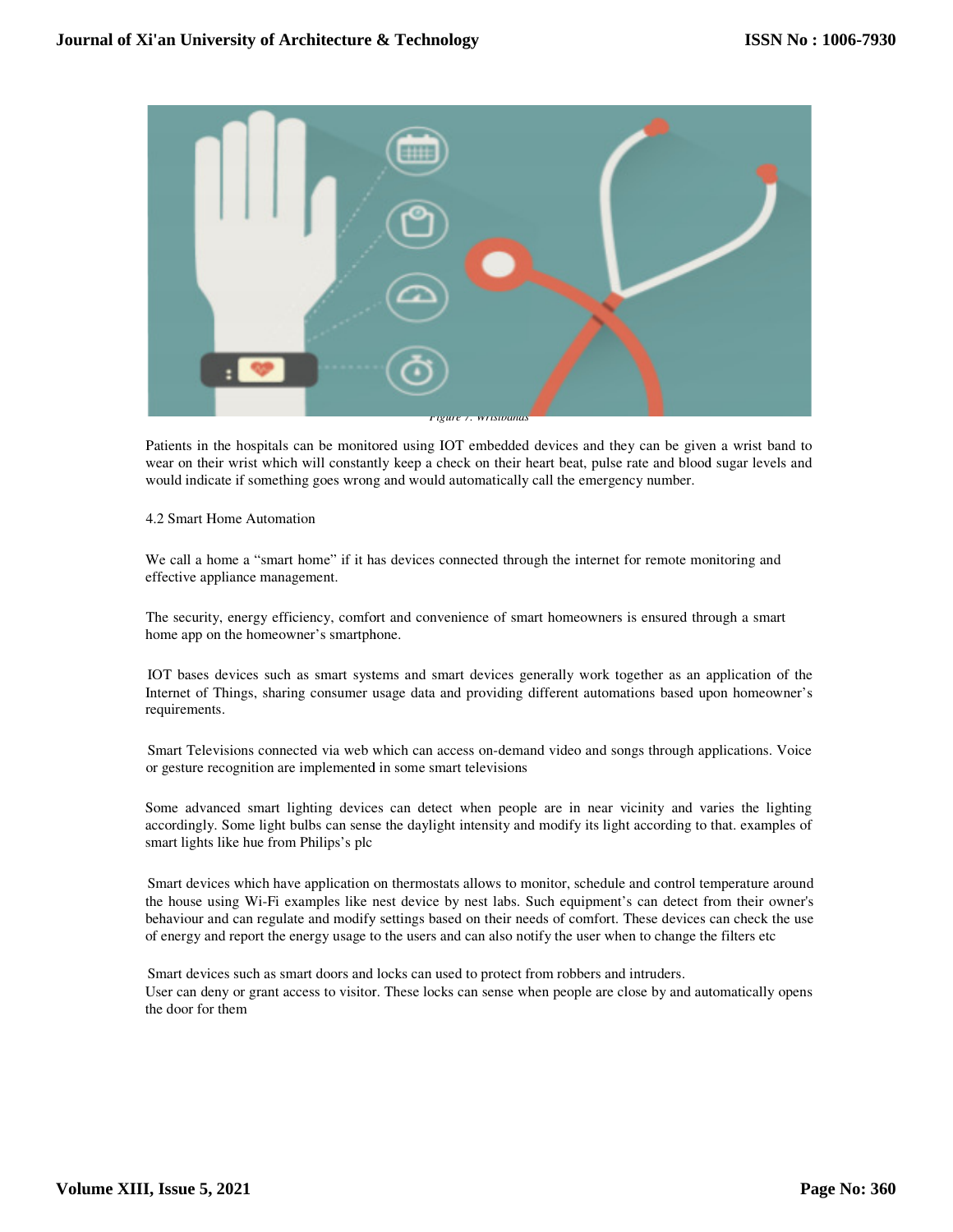

User can monitor their houses even they are far away from their home due to work or going for User can monitor their houses even they are far away from their home due to work or going for holidays via smart security cameras. Smart motion sensors can tell difference between the animals, neighbours, visitors, and robbers and alert the owners if they detect any suspicious behaviour.

In case of any water failures or an electric surge system monitors should detect these defects necessary actions like to prevent flooding in the basement by spinning off the water necessary actions like to prevent flooding in the basement by spinning off the water

Elderly people can also stay in smart homes comfortably and have a safer, smarter life and can easily access the home just by the use of a simple smartphone or IOT embedded devices which allow regulating and controlling the whole house by just a single tap on the smartphone.

A very basic drawback of smart automation or home automation is that people who have difficulty with technology give up on technology by giving it a try for the first time itself. Home automation producers are working on this drawback and are making home Elderly people can also stay in smart homes comfortably and have a safer, smarter life and can easily access<br>the home just by the use of a simple smartphone or IOT embedded devices which allow regulating and<br>controlling th

automation technology simpler and more enjoyable at all technical levels.

4.3 Smart and Innovative Cities

Smart Cities should have smart construction paves which is a way for structural sensors to detect the structural damage of buildings, roads, highways and many more. Many parking lots should be fitted with sensors at parking spots indicating the user's empty spots in that zone and if there are no empty spots also informing the user about that issue which can in turn help to avoid trafficking and overcrowding.

Traffic control measures can be taken with the help of sensors on certain roads which are generally crowded and these traffic sensors inform the users about the traffic and also tell them a shorter route if possible, to avoid traffic jams. Highways should also have sensors so that the drivers have a quick update each time they are nearer to traffic and can also show different routes that would help the driver have a right choice about the route to choose. sensors at parking spots indicating the user's empty spots in that zone and if there are no empty spots also informing the user about that issue which can in turn help to avoid trafficking and overcrowding.<br>Traffic control User can monitor their houses even they are far away from their home due to work or going for<br>bolidays via smart security cameas. Smart motion sensors can tell difference between the animals,<br>neighbours, visitors, and robb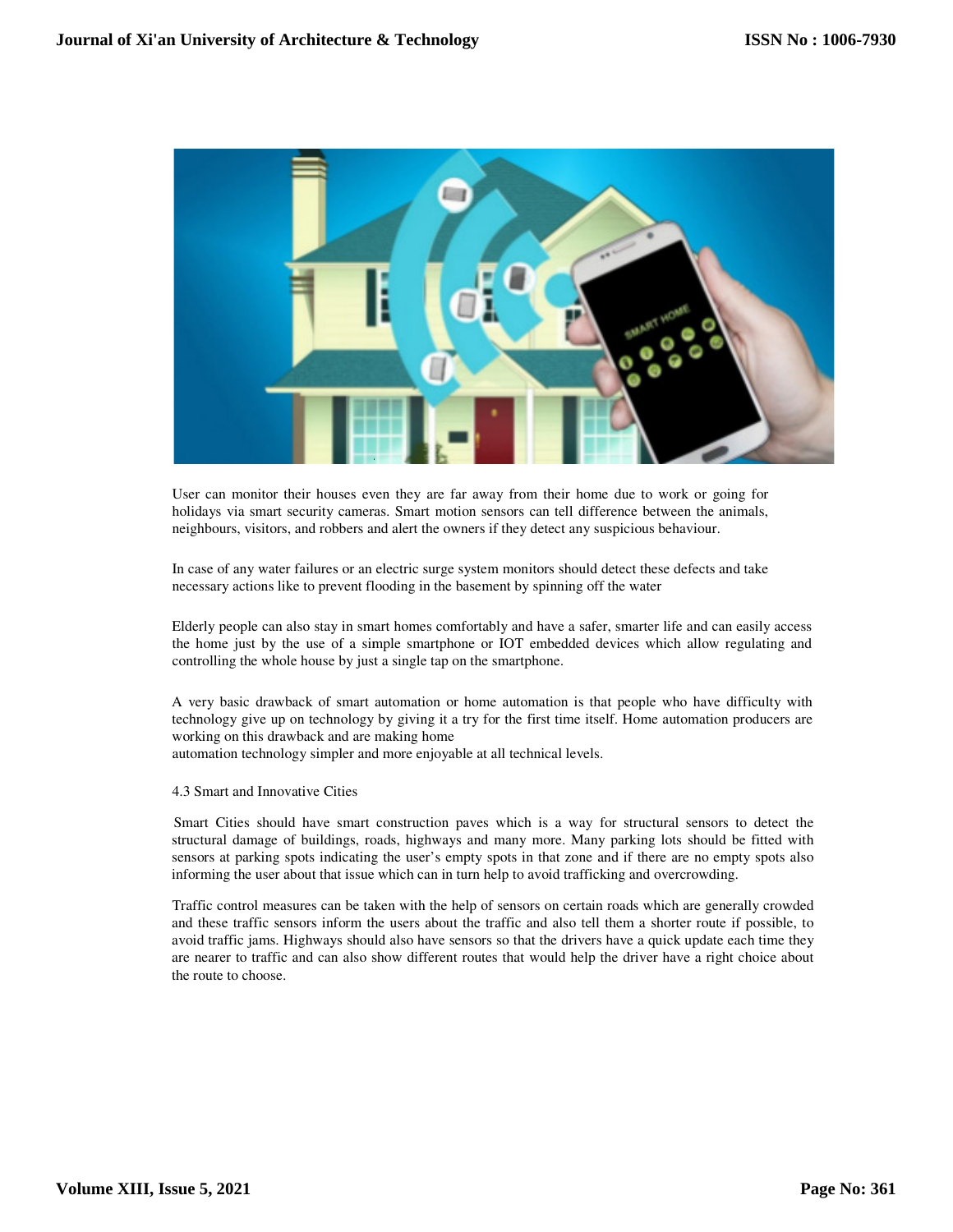

CCTV cameras and audio sensors should be fitted at each spot and they can detect gunfire and other problematic sounds and can inform the police as soon as there is such an indication and finding the criminal problematic sounds and can inform the police as soon as there is such an in who committed crime would get easier through the use of CCTV cameras.

Thus, using the new technology in such a way that it is beneficial to the citizens of the country would be a better way to live a safer, smarter and easier life. It most emerging and researched technologies include connected vehicle technology under the<br>The most emerging and researched technologies include connected vehicle technology under the<br>The most emerging and researched tech

# 4.4 Connected Vehicles

automotive sector. In the near future, the world is going to have a large number of automated cars, connected cars which will have advanced driver tive sector. In the near future, the wor<br>ted cars which will have advanced driver<br>systems and currently they are very less i

inbuilt systems and currently they are very less in number.



*Fig.10 Car connected to Internet*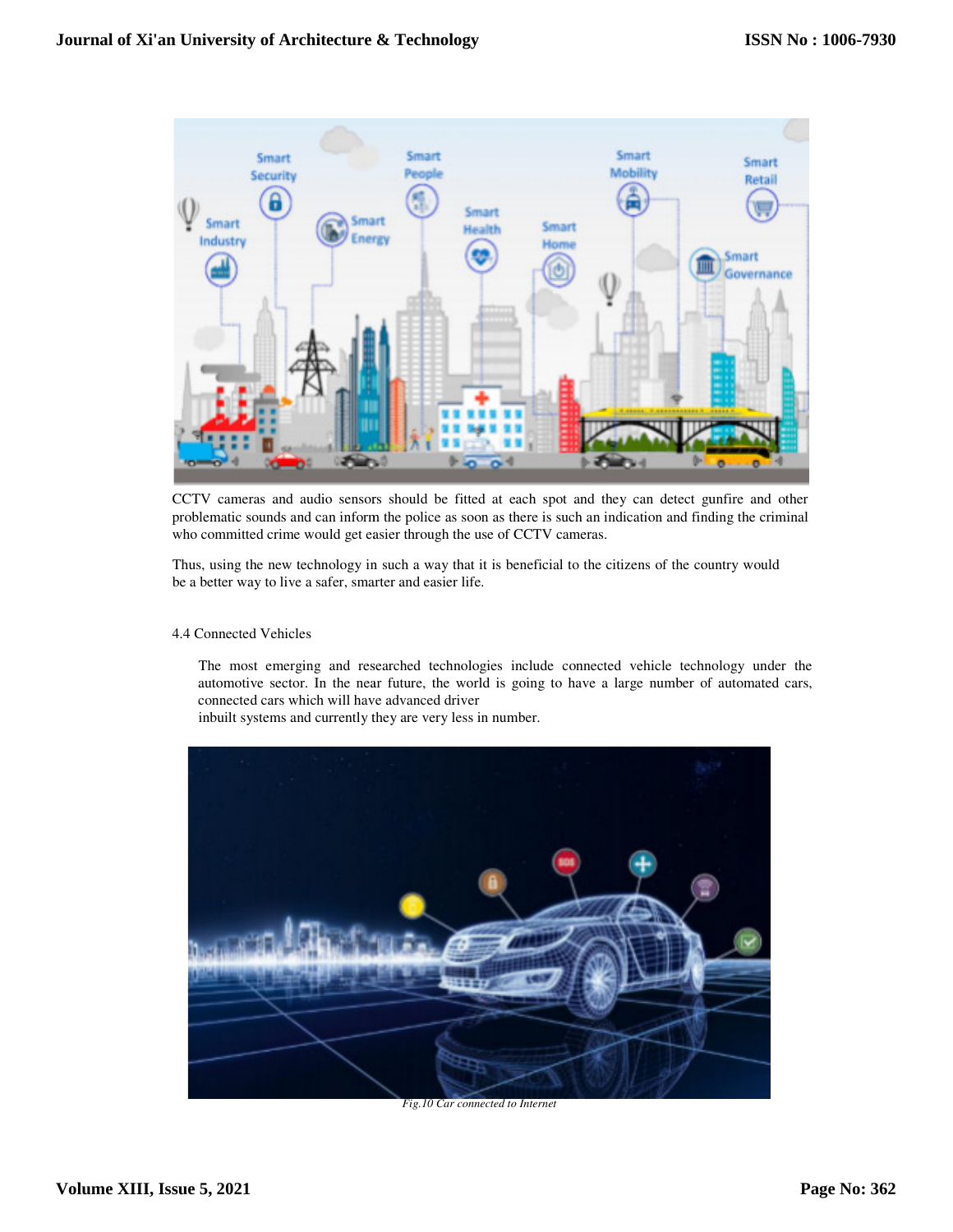Connected vehicles are the vehicles that can easily communicate with the driver or other cars moving on the road at that particular time and the cloud to avoid any type of traffic congestion.

This technology can help us to improve vehicles efficiency, safety and traffic congestion.

#### V. CONCLUSION

IOT can bring a change in an individual's quality of life and it improves the quality of life of an individual. IOT has the potential to enhance the services which include transport, security, privacy, healthcare and other areas. IOT has started progressing in its field and we can use IOT embedded devices in our daily life each day which make our lives easier, safer and smarter. There are many pros and cons of IOT applications which add meaning to our life. By using IOT we can control our home and the surroundings around us using one single tap on our mobile phones and also there are various other applications of IOT with which one can take benefit of the current technology. Advantages of using IOT applications are that we can monitor our home using one single mobile phone which has all things connected to it and all the devices used in the home are IOT enabled technology devices. This can provide personal comfort to the individuals. Another use of IOT is that all members are virtually connected to each other and can contact each other virtually also. IOT helps family members maintain a personal network. Differently abled patients and old age one can be monitored and could get immediate help as and when wanted by the use of IOT embedded devices such as wristbands which monitor their heart beat, pulse rate, blood sugar levels and other stuff which could help maintain a record of their medical history and it would have an emergency number which would be automatically dialled when there is a change in the heart beat levels and other personal stuff can also bemonitored. Using IOT embedded systems in the parking lots would help in reducing congestion and without any confusion in the parking lots empty spaces would be already visible to the individuals. IOT has a big impact on our lives and IOT technology is helping individuals live a safer, smarter and easier life and with its various applications all individuals can take benefit of this technology.

#### VI. REFERENCES

1.

*https://www.researchgate.net/publication/313651150\_Internet\_of\_Things\_Applications\_Challenges\_and\_Related\_Future\_Technolo gies.* 

*2. https://journalofbigdata.springeropen.com/articles/10.1186/s40537-019-0268-*

*3. https://www.irjet.net/archives/V6/i6/IRJET-V6I6376.pdf.* 

*4. http://ijsetr.org/wp-content/uploads/2016/02/IJSETR-VOL-5-ISSUE-2-472-476.pdf* 

*5.https://thesai.org/Downloads/Volume10No6/Paper\_11- Internet\_of\_Things\_IOT\_Research\_Challenges.pdf* 

*6. https://www.iaeme.com/MasterAdmin/uploadfolder/IJCET\_09\_02\_004/IJCET\_09\_02\_004.pdf* 

*7. A. Al-Fuqaha, M. Guizani, M. Mohammadi, M. Aledhari, and M. Ayyash, "Internet of things: A survey on enabling technologies, protocols, and applications," IEEE Communications Surveys & Tutorials, vol. 17, pp. 2347-2376, 2015.* 

*8. Luigi A., Antonio I., Giacomo M., "The Internet of Things: A survey.", ScienceDirect Journal of Computer Networks, Volume 54, Pages: 2787–2805.* 

*9. Khajehnasiri I, Estebsari A, Verhelst M, Gielen G, "A review on the internet of things for intelligent energy control in buildings for smart city applications", Energy Procedia. 2017;111:770–9.* 

*10. Weber RH, " Internet of things-new security and privacy challenges",Comput Law Secur Rev. 2010;26(1):23–30.* 

*11. Heer T, Garcia-Morchon O, Hummen R, Keoh SL, Kumar SS, Wehrle K, " Security challenges in the IP based internet of things", Wirel Pers Commun. 2011;61(3):527–42.*